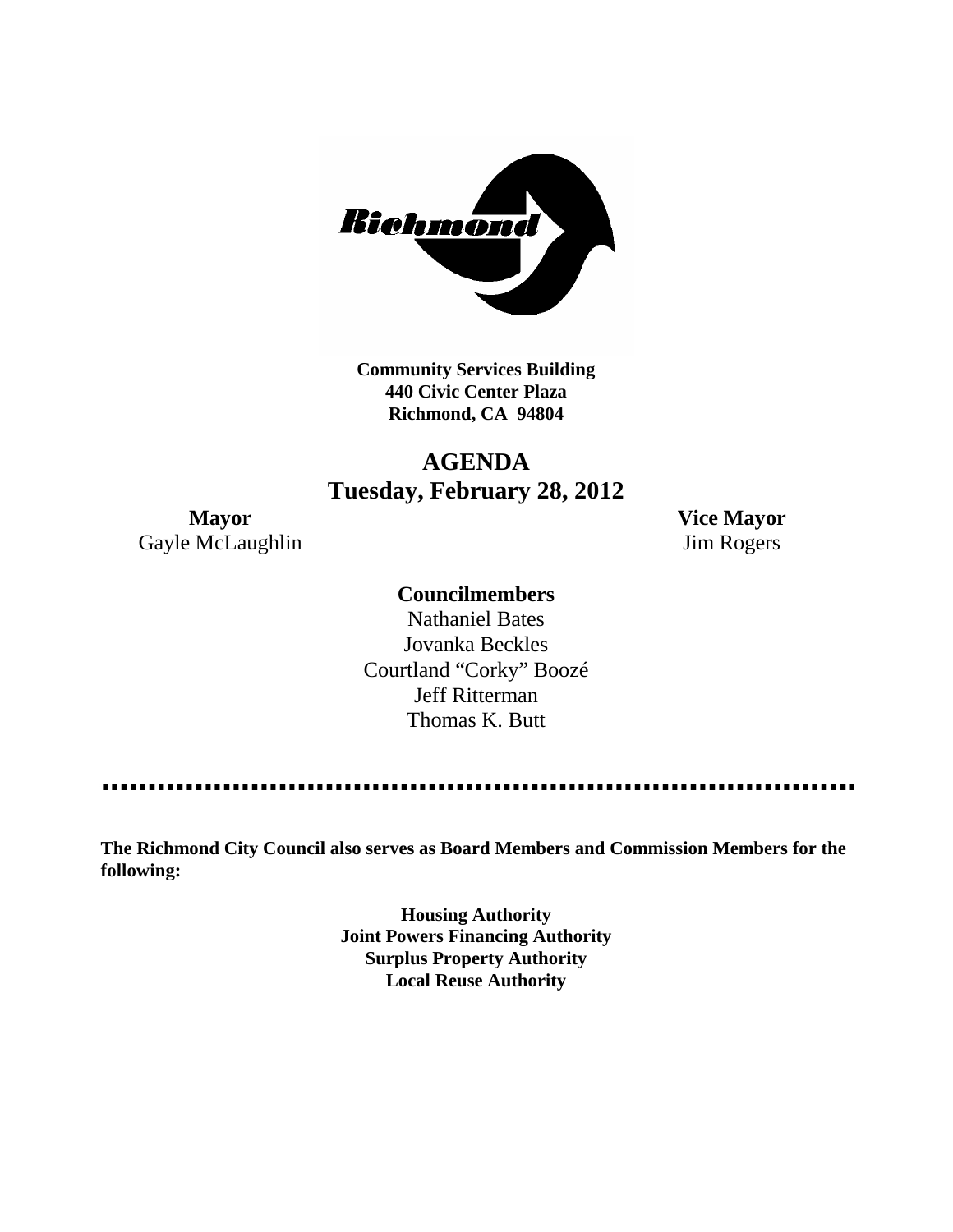# **MEETING PROCEDURES**

The City of Richmond encourages community participation at its City Council meetings and has established procedures that are intended to accommodate public input in a timely and time-sensitive way. As a courtesy to all members of the public who wish to participate in City Council meetings, please observe the following procedures:

**PUBLIC COMMENT ON AGENDA ITEMS:** Anyone who desires to address the City Council on items appearing on the agenda must complete and file a pink speaker's card with the City Clerk **prior** to the City Council's consideration of the item. Once the City Clerk has announced the item and discussion has commenced, no person shall be permitted to speak on the item other than those persons who have submitted their names to the City Clerk. Your name will be called when the item is announced for discussion. **Each speaker will be allowed TWO (2) MINUTES to address the City Council on NON-PUBLIC HEARING items listed on the agenda.**

**OPEN FORUM FOR PUBLIC COMMENT:** Individuals who would like to address the City Council on matters not listed on the agenda or on **Presentations, Proclamations and Commendations, Report from the City Attorney, or Reports of Officers** may do so under Open Forum. All speakers must complete and file a pink speaker's card with the City Clerk **prior** to the commencement of Open Forum. **The amount of time allotted to individual speakers shall be determined based on the number of persons requesting to speak during this item. The time allocation for each speaker will be as follows: 15 or fewer speakers, a maximum of 2 minutes; 16 to 24 speakers, a maximum of 1 and one-half minutes; and 25 or more speakers, a maximum of 1 minute.**

### **SPEAKERS ARE REQUESTED TO OCCUPY THE RESERVED SEATS IN THE FRONT ROW BEHIND THE SPEAKER'S PODIUM AS THEIR NAME IS ANNOUNCED BY THE CITY CLERK.**

**CONSENT CALENDAR:** Consent Calendar items are considered routine and will be enacted, approved or adopted by one motion unless a request for removal for discussion or explanation is received from the audience or the City Council. A member of the audience requesting to remove an item from the Consent Calendar must complete and file a speaker's card with the City Clerk **prior to the City Council's consideration of Agenda Review.** An item removed from the Consent Calendar may be placed anywhere on the agenda following the City Council's agenda review.

*The City Council's adopted Rules of Procedure recognize that debate on policy is healthy; debate on personalities is not. The Chairperson has the right and obligation to cut off discussion that is too personal, too loud, or too crude.*

**\*\*\*\*\*\*\*\*\*\*\*\*\*\*\*\*\*\*\*\*\*\*\*\*\*\*\*\*\*\*\*\*\*\*\*\*\*\*\*\*\*\*\*\*\*\*\*\*\*\*\*\*\*\*\*\*\*\***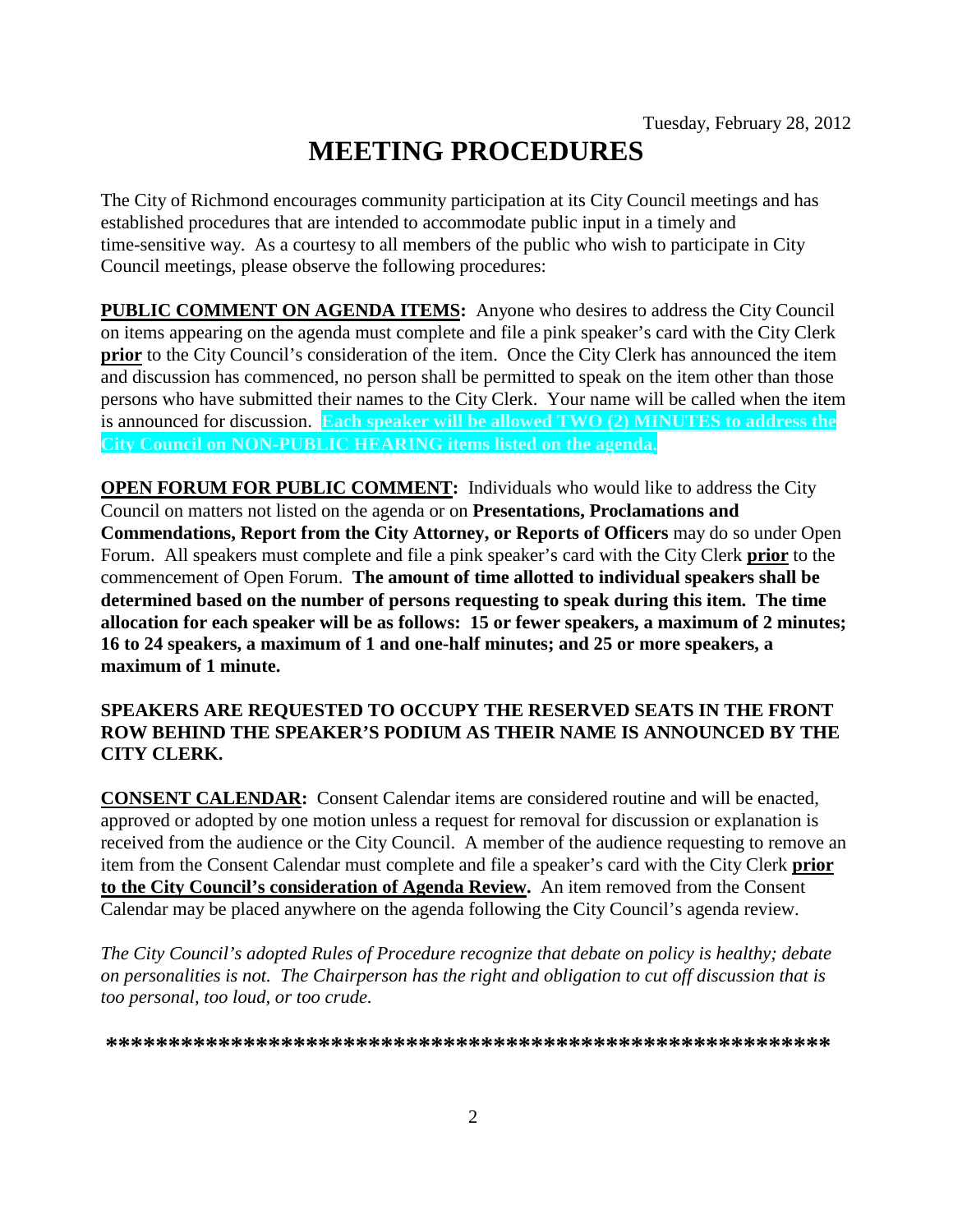## **EVENING OPEN SESSION**

## 5:00 p.m.

#### **A. ROLL CALL**

**B. PUBLIC COMMENT**

#### **C. ADJOURN TO CLOSED SESSION**

## **CLOSED SESSION**

Shimada Room of the Community Services Building

## **A. CITY COUNCIL**

**A-1.** CONFERENCE WITH LEGAL COUNSEL - EXISTING LITIGATION (Subdivision [a] of Government Code Section 54956.9):

Chevron vs. Contra Costa

Brentwood vs. Contra Costa

#### **A-2.** CONFERENCE WITH LABOR NEGOTIATORS (Government Code Section 54957.6):

Agency designated representative(s): Bill Lindsay Unrepresented employee: City Attorney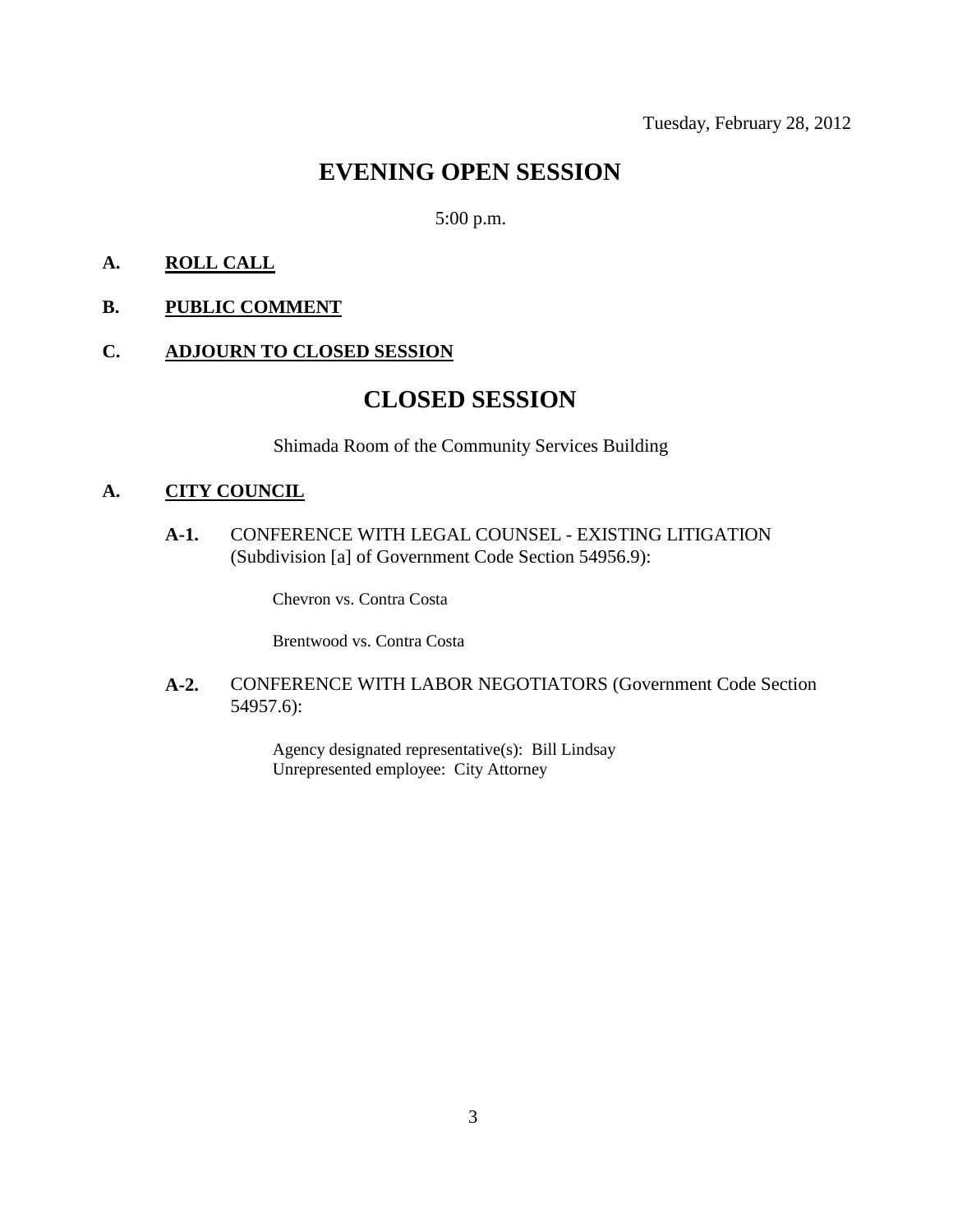## **SPECIAL MEETING OF THE RICHMOND CITY COUNCIL**

6:30 p.m.

- **A. PLEDGE TO THE FLAG**
- **B. ROLL CALL**
- **C. READING OF THE CODE OF ETHICS**
- **D. STATEMENT OF CONFLICT OF INTEREST**
- **E. OPEN FORUM FOR PUBLIC COMMENT**
- **F. AGENDA REVIEW**

#### **G. PRESENTATIONS, PROCLAMATIONS, AND COMMENDATIONS**

- **G-1.** PROCLAMATION honoring the 761st Tank Battalion, one of three Black American Tank Battallions in World War II, and The Ladies Auxillary for their historic role and invaluable contributions to the World War II effort - Mayor McLaughlin (620-6503) and Councilmember Bates (620-6581).
- **G-2.** PROCLAMATION, in the spirit of Black History Month, honoring Edna Campbell, Burgundie Spears, and Aaliyah Washington-Burr for their annual Christmas in Richmond Program - Mayor McLaughlin (620-6503) and Councilmember Booze (620-6581).
- **G-3.** PROCLAMATION in recognition of National American Heart Month and the Go Red for Women initiative - Councilmember Ritterman (620-6636) and Mayor McLaughlin 620-6503).
- **G-4.** PRESENT a plaque to express gratitude and appreciation to a special recipient for their contribution to African American History in the City of Richmond - Councilmember Boozé.

## **H. REPORT FROM THE CITY ATTORNEY OF FINAL DECISIONS MADE AND NON-CONFIDENTIAL DISCUSSIONS HELD DURING CLOSED SESSION**